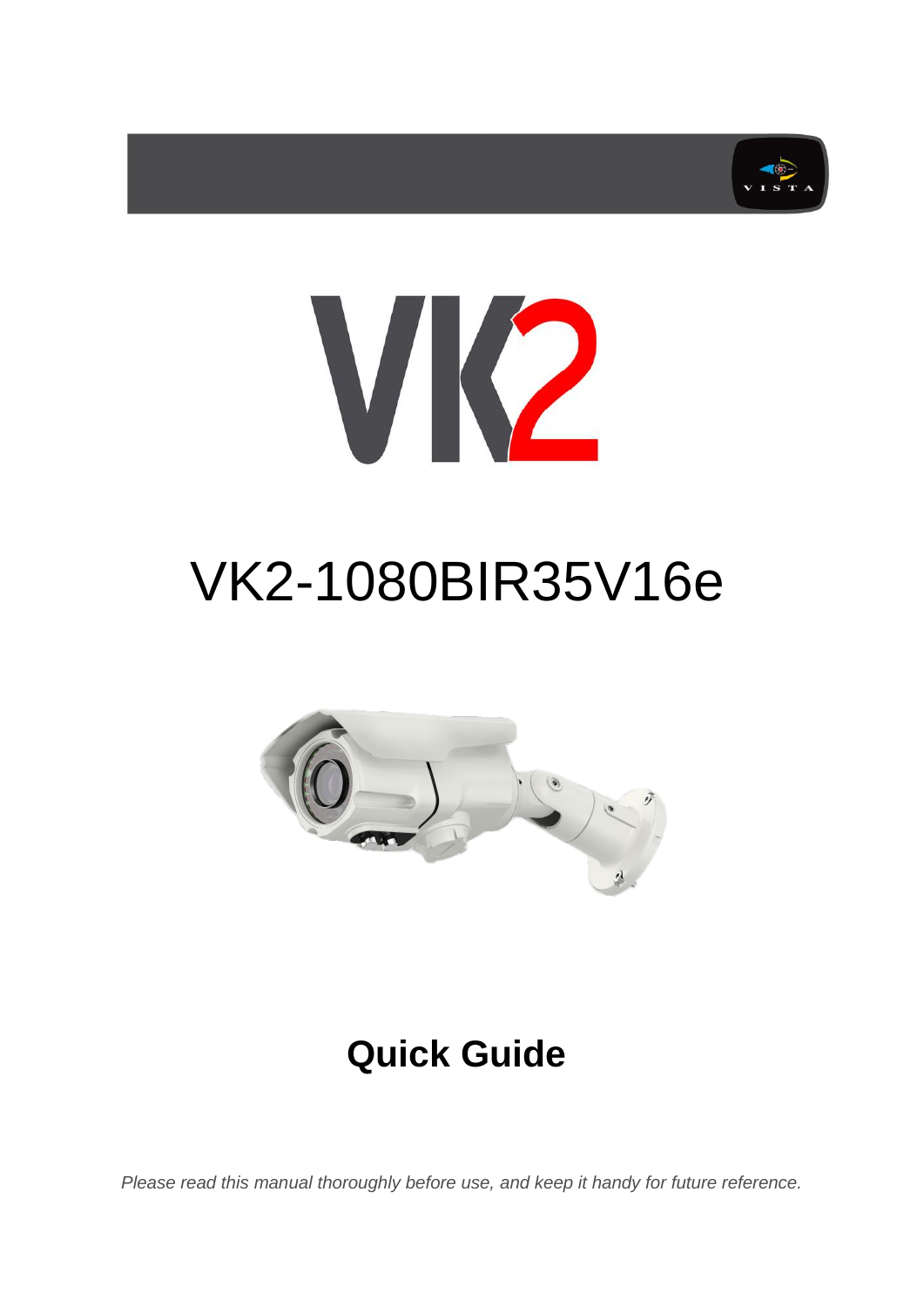## **Quick Installation Guide**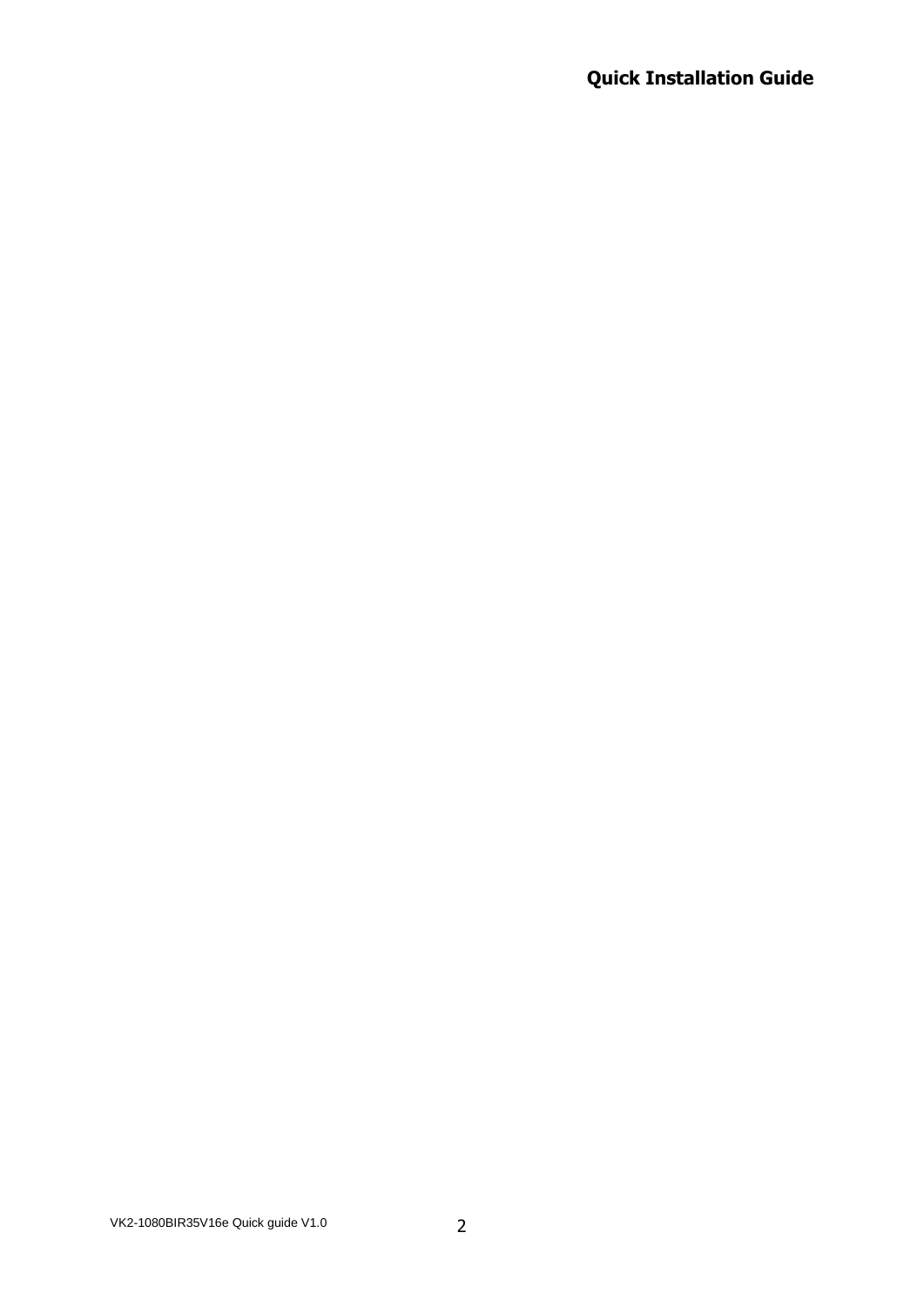## **1. Description**

This manual applies to the VK2-1080BIR35V16e full HD Bullet camera with IR illumination.

#### **• Installation Steps**

Follow these steps to install the VK2-1080BIR35V16e on your local network (LAN):

- 1. Check the package contents against the list below.
- 2. Connect the VK2-1080BIR35V16e
- 3. Set an IP address.
- 4. Set the password.

#### **• Package Component**

The system comes with the following components:









Camera Unit Installation CD Installation Guide Accessory Kit

## **• Contents in the installation CD**

- 1. The User's Manual
- 2. The SmartManager User's Manual
- 3. The VK2-Client User's Manual
- 4. The SmartManager Installation software
- 5. The VK2-Client Installation software

**Note:** Check the packaging to make sure that you received the complete system, including all components shown above.

**• Connection Cable**

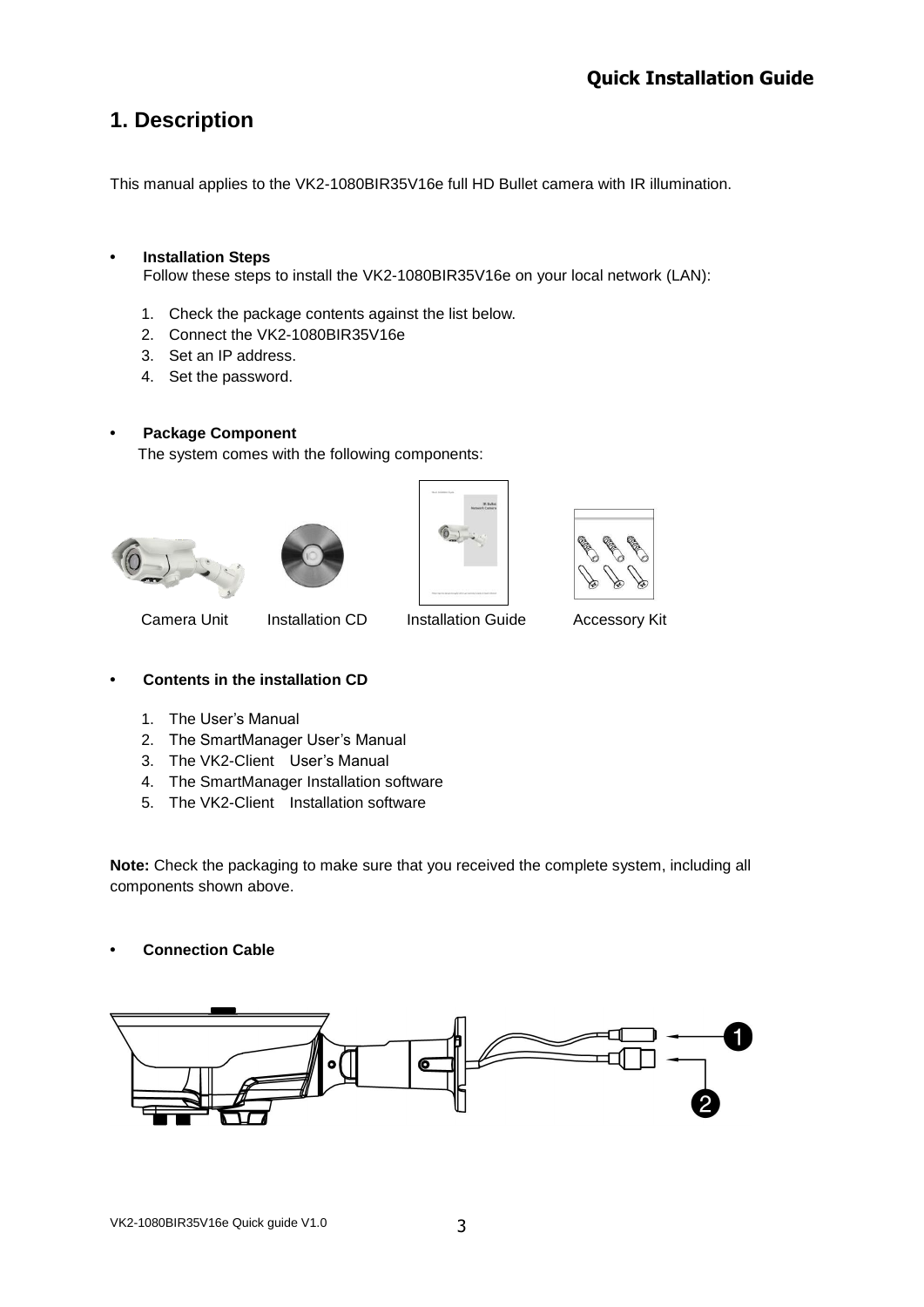| NO | Name                  | <b>Description</b>              |
|----|-----------------------|---------------------------------|
|    | Power Cable           | Cable for Power source (DC 12V) |
|    | <b>Ethernet Cable</b> | Cable for Ethernet (POE)        |

## **Camera Dimension**

See the diagrams below for the exact dimension



Dimensions Unit: mm

## **Base Installation(Cable through the wall or ceiling with the mount base)**

Secure the camera to the wall or ceiling by the camera bracket and 3 screws.



## **2. Installation**

## **2.1 Connection**

## **• Connecting to the RJ-45**

Connect a standard RJ-45 cable to the network port of the network camera. Generally a cross-over cable is used for directly connection to PC, while a direct cable is used for connection to a switch.

#### **Micro SD memory slot** Remove the front cap of the camera to insert the SD memory card.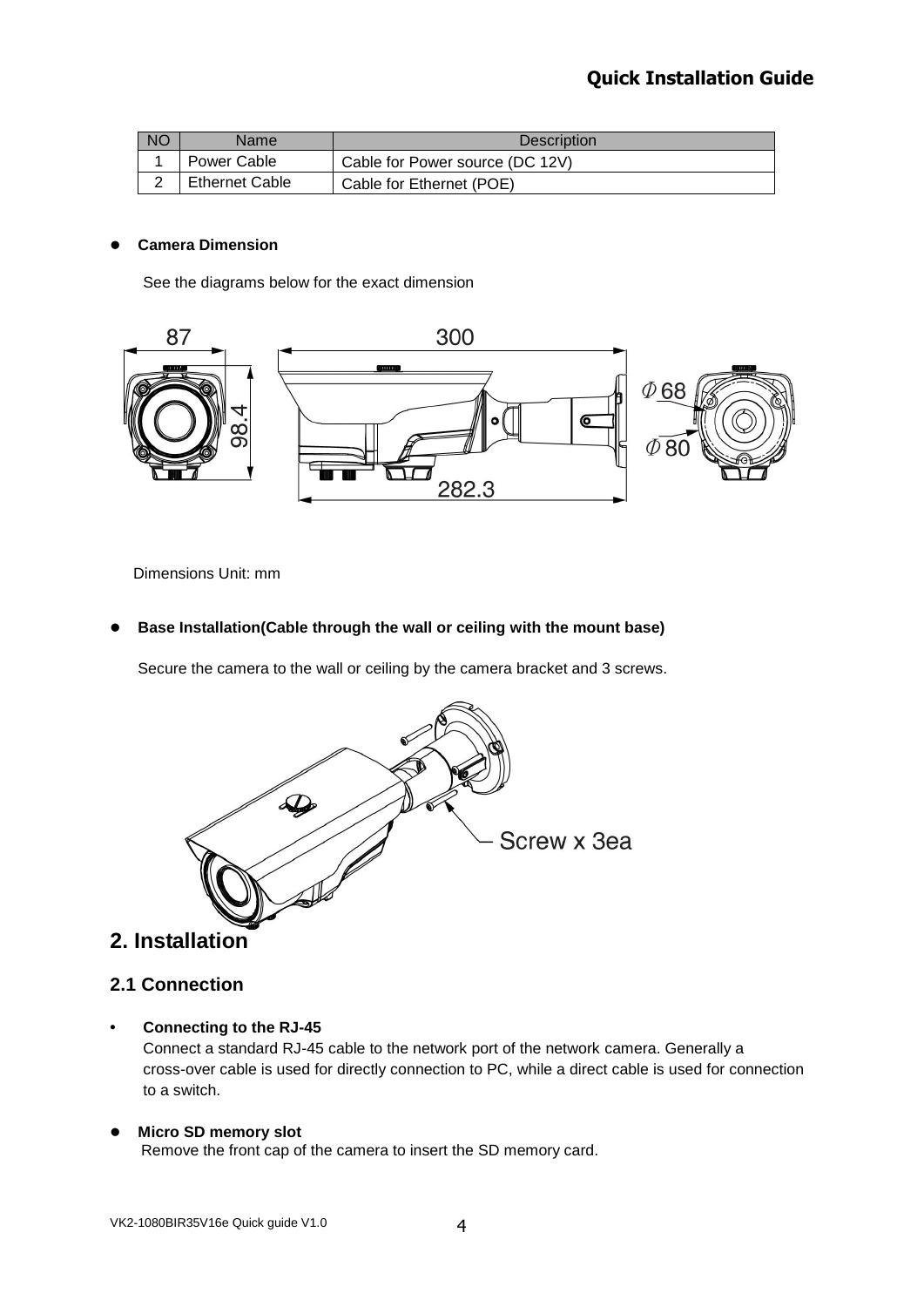

**• Connecting the Power**

If the switch is not PoE device connect the DC 12V power adaptor to the camera.

## **2.2 Network Connection and IP assignment**

When the camera is first connected to the network it has a default IP address. So, it is necessary to allocate an IP address to the device with the "Smart Manager" utility on the CD. The factory default IP is "192.168.30.220".

- 1. Connect the VK2-1080BIR35V16e / device to the network and power up.
- 2. Start SmartManager utility (Start>All programs>SmartManager>SmartManager), the main window will be displayed, after a short while any network devices connected to the network will be displayed in the list.

| <b>N</b> SmartManager                                                                                      |                                              |                               |                   |                   |                                   |                    |                    |
|------------------------------------------------------------------------------------------------------------|----------------------------------------------|-------------------------------|-------------------|-------------------|-----------------------------------|--------------------|--------------------|
| $\vdash$ Eile<br>View Help                                                                                 |                                              |                               |                   |                   |                                   |                    |                    |
| I<br>$\bullet$ $\bullet$<br>All Device                                                                     | $\overline{\mathbf{v}}$<br>$\Box$ IP Filter: | <b>Inc.</b><br><b>COLLECT</b> | <b>COLLECTION</b> | Apply             |                                   |                    |                    |
| 4                                                                                                          | Model Name                                   | Name                          | MAC Address       | <b>IP Address</b> | Wireless IP Address Zero Conf, IP |                    | Version            |
| a All Devices (4)                                                                                          | NUT-8203R                                    | H. 264 Entry IR Bullet        | AC:DE:48:DD:1E:43 | 192, 168, 12, 55  | 0, 0, 0, 0                        | 169, 254, 196, 115 | $0,0,6-78$ release |
| E → NMX-12031B1 (2)<br>$\Rightarrow$ NUT-8203R (1)<br>$\rightarrow$ NVT-6344 (1)<br>$O$ ONVIF (1)<br>Group |                                              |                               |                   |                   |                                   |                    |                    |
| Ready                                                                                                      |                                              |                               |                   |                   |                                   |                    | CAP NUM SCRL :     |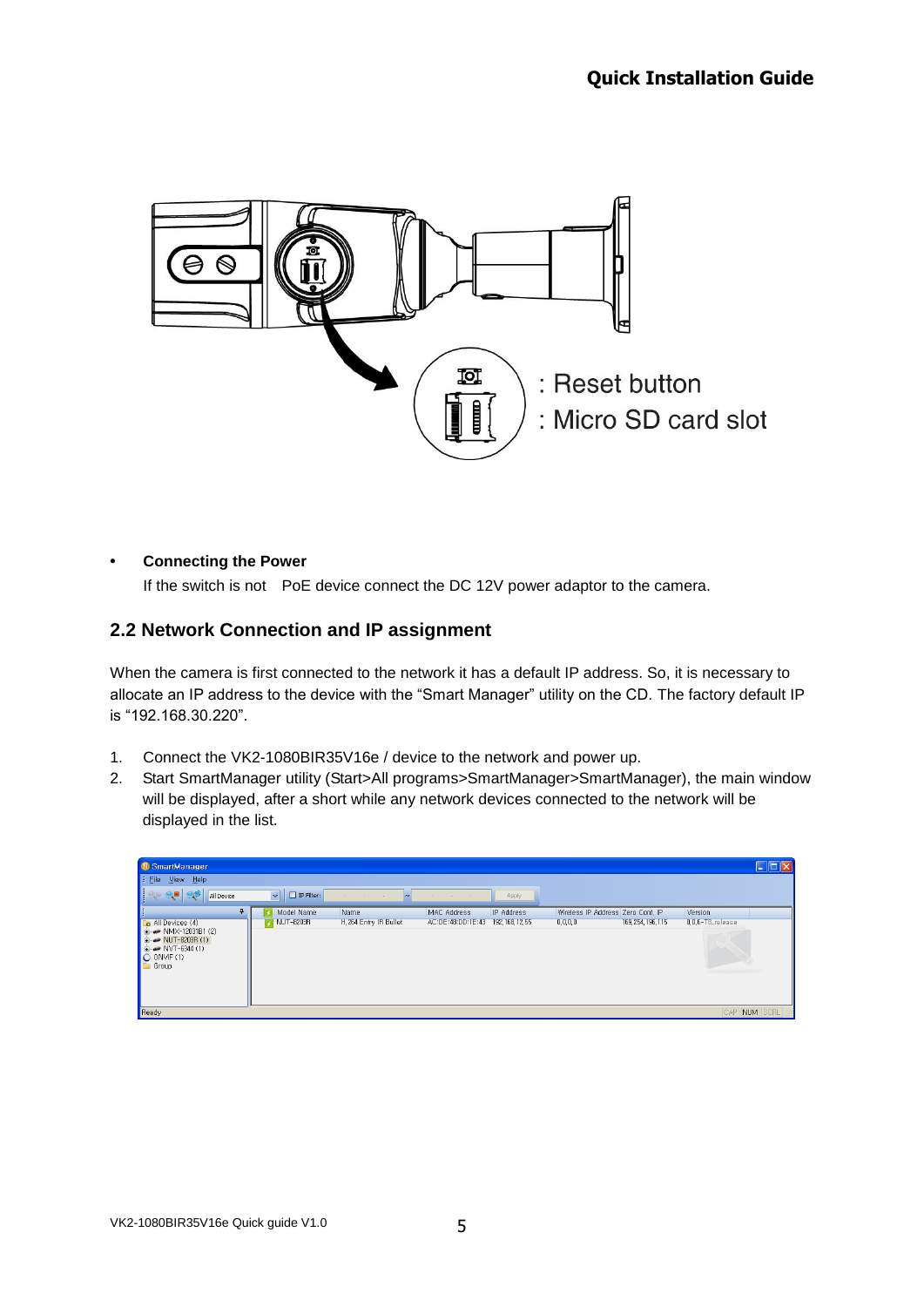3. Select the camera on the list and click the right button of the mouse. You will see the pop-up menu below.

| N SmartManager                                                                                                                 |                                              |                        |                                                                                                       |                                     |                                   | ا کال - ا           |
|--------------------------------------------------------------------------------------------------------------------------------|----------------------------------------------|------------------------|-------------------------------------------------------------------------------------------------------|-------------------------------------|-----------------------------------|---------------------|
| $\vdash$ Eile<br>View Help                                                                                                     |                                              |                        |                                                                                                       |                                     |                                   |                     |
| $e^*$<br>I<br>$O =$<br>All Device                                                                                              | $\overline{\mathbf{v}}$<br>$\Box$ IP Filter: |                        | the committee of the com-<br>$\sim$<br><b>STATE</b>                                                   | Apply<br><b>COLLA</b>               |                                   |                     |
| 4                                                                                                                              | Model Name                                   | Name                   | MAC Address                                                                                           | <b>IP Address</b>                   | Wireless IP Address Zero Conf. IP | Version             |
| a All Devices (4)<br>in → NMX-12031B1 (2)<br>$\Rightarrow$ NUT-8203R (1)<br>$\Rightarrow$ NVT-6344 (1)<br>O ONVIF (1)<br>Group | $\sqrt{$ NUT-8203R                           | 發<br>ø<br>$\mathbf{e}$ | Remote Setup<br>Quick View<br>Assign IP<br>Maintenance<br>Upgrade Firmware<br>Log In<br>Open Web Page | AC (PE-43:DD:1E:43 192, 168, 12, 55 | 169, 254, 196, 115<br>0.0.0.0     | $0,0,6-$ T8_release |
| Ready                                                                                                                          |                                              |                        |                                                                                                       |                                     |                                   | CAP NUM SCRL        |

4. Select Assign IP. You cam see a Assign IP window. Enter the required IP address.



**Note:** For more information, refer to the Smart Manger User's Manual.

## **3. Operation**

The VK2-1080BIR35V16e can be used with Windows operating system and browsers. The recommended browsers are Internet Explorer, Safari, Firefox, Opera and Google Chrome with Windows.

## **3.1 Access from a browser**

- 1. Start a browser (Internet Explorer).
- 2. Enter the IP address or host name of the VK2-1080BIR35V16e in the Location/Address field of your browser.
- 3. You will see the following start page. Click Live View or Setup to enter web page.

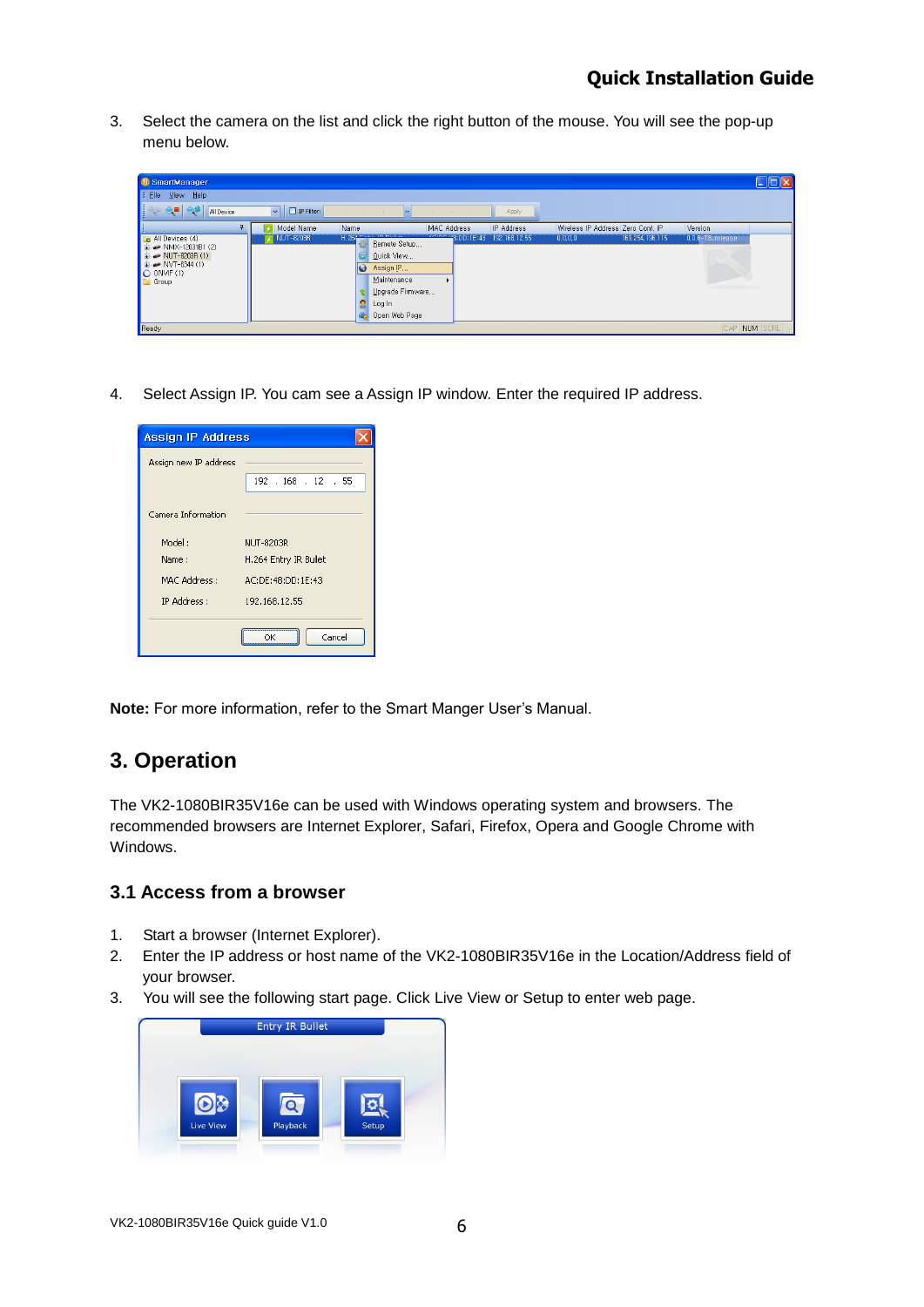4. The network camera's **Live View** page appears in your browser.



## **3.2. Access from the internet**

Access from the internet once connected, the VK2-1080BIR35V16e is accessible on your local network (LAN). To access the VK2-1080BIR35V16e from the Internet you must configure your broadband router to allow incoming data traffic to the network camera. To do this, enable the NATtraversal feature, which will attempt to automatically configure the router to allow access to the network camera. This is enabled from Setup > System > Network > NAT.

For more information, please see "3.5.6 System>Network>NAT" of User's Manual.

## **3.3 Setting the admin password over a secure connection**

To gain access to the product, the password for the default administrator user must be set. This is done in the "Admin Password" dialog, which is displayed when the VK2-1080BIR35V16e is accessed for the setup at the first time. Enter your admin name and password, set by the administrator.

Note: The default administrator username and password is "admin". If the password is lost, the VK2-1080BIR35V16e must be reset to the factory default settings. See "3.6 Resetting to the Factory Default Settings".

| <b>Connect to 192.168.12.210</b>                                                                                                                                                                                                               |                      |  |  |  |  |
|------------------------------------------------------------------------------------------------------------------------------------------------------------------------------------------------------------------------------------------------|----------------------|--|--|--|--|
|                                                                                                                                                                                                                                                |                      |  |  |  |  |
| The server 192.168.12.210 at Hitron Systems requires a<br>username and password.<br>Warning: This server is requesting that your username and<br>password be sent in an insecure manner (basic authentication<br>without a secure connection). |                      |  |  |  |  |
| User name:                                                                                                                                                                                                                                     | n                    |  |  |  |  |
| Password:                                                                                                                                                                                                                                      |                      |  |  |  |  |
|                                                                                                                                                                                                                                                | Remember my password |  |  |  |  |
|                                                                                                                                                                                                                                                |                      |  |  |  |  |
|                                                                                                                                                                                                                                                | Cancel<br>OK         |  |  |  |  |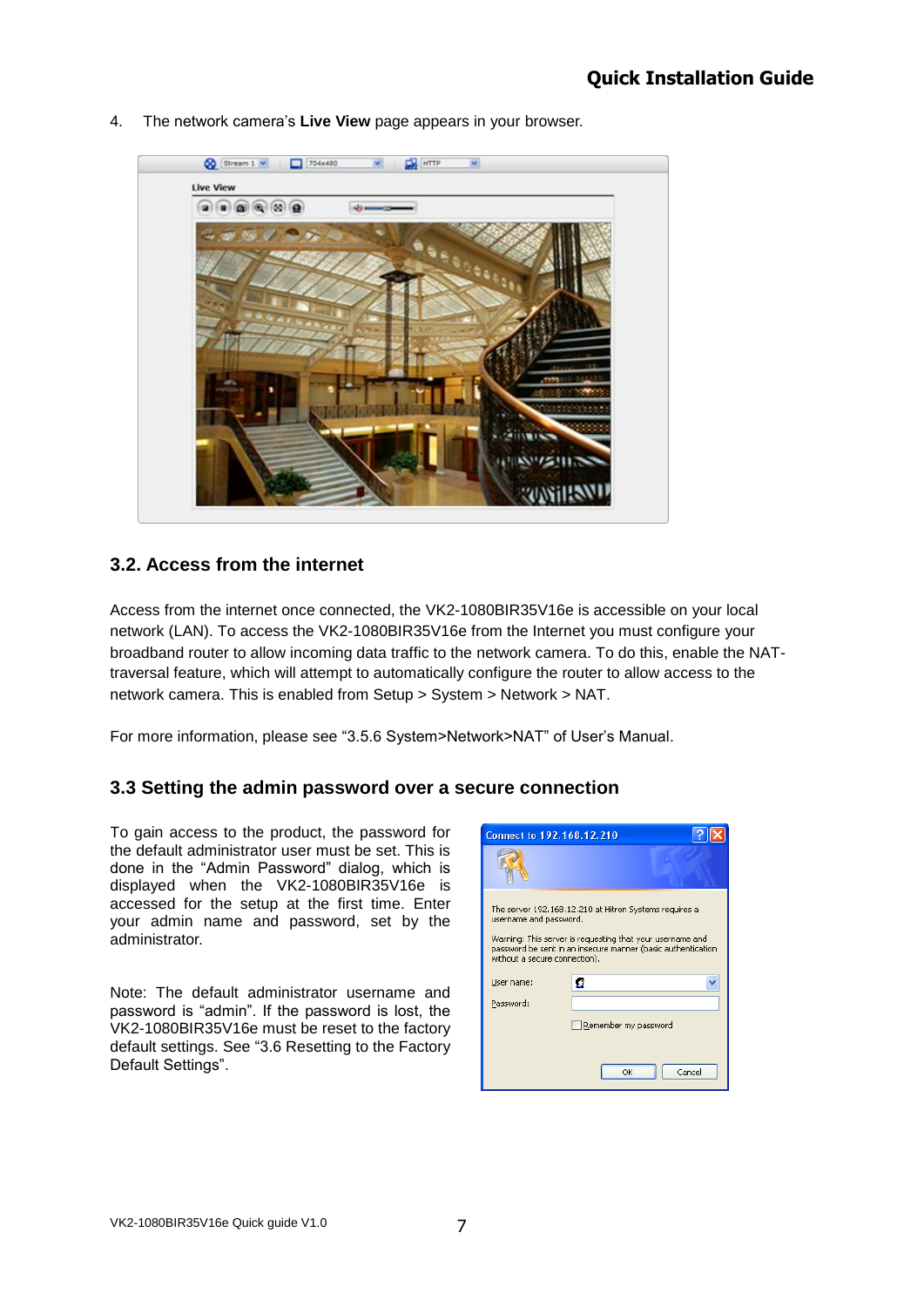## **3.4 Live View Page**

The live view page comes in several screen modes: 1920x1080, 1280x1024, 1280x720, 704x480(576), 640x480, 352x240(288) and 320x240. Users are allowed to select the most suitable one out of those modes. Please, adjust the mode in accordance with your PC specifications and monitoring purposes.



#### **1) General controls**



**THE VIDEO V** The video drop-down list allows you to select a customized or pre-programmed video stream on the live view page. Stream profiles are configured under Setup > Basic Configuration > Video & Image. For more information, please see "3.5.1 Basic Configuration > Video & Image" of User's Manual.

The resolution drop-down list allows you to select the most suitable one out of video resolutions to be displayed on live view page.

 $\Gamma$   $\sim$  The protocol drop-down list allows you to select which combination of protocols and methods to use depends on your viewing requirements, and on the properties of your network.

## **2) Control toolbar**

The live viewer toolbar is available in the web browser page only. It displays the following buttons:

- The Stop button stops the video stream being played. Pressing the key again toggles the  $\bigcirc$ start and stop. The Start button connects to the VK2-1080BIR35V16e or start playing a video stream.
- $\binom{1}{1}$  The Pause button pause the video stream being played.
- **The Snapshot button takes a snapshot of the current image. The location where the** image is saved can be specified.
- The digital zoom activates a zoom-in or zoom-out function for video image on the live screen.
- The Full Screen button causes the video image to fill the entire screen area. No other windows will be visible. Press the 'Esc' button on the computer keyboard to cancel full screen view.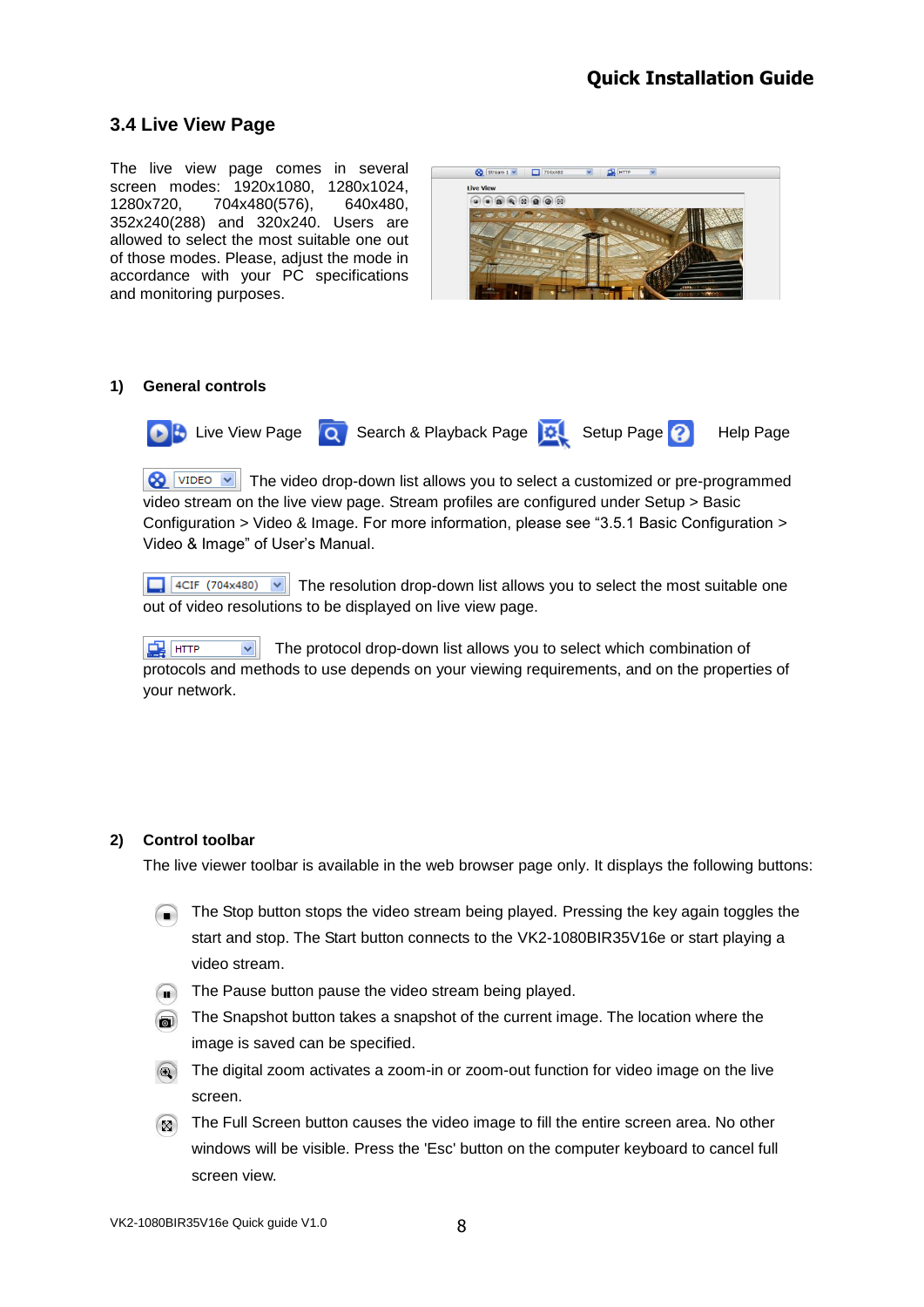**4** The Manual Trigger button activates a pop-up window to manually start or stop the event.

#### **3) Video Streams**

The VK2-1080BIR35V16e provides several images and video stream formats. Your requirements and the properties of your network will determine the type you use.

The Live View page in the VK2-1080BIR35V16e provides access to H.264, MPEG-4 and Motion JPEG video streams, and to the list of available video streams. Other applications and clients can also access these video streams/images directly, without going via the Live View page.

## **3.5 VK2-1080BIR35V16e Setup**

This section describes how to configure the network camera, and is intended for product Administrators, who have unrestricted access to all the Setup tools; and Operators, who have access to the settings for Basic, Live View, Video & Image, Event, and System Configuration.

You can configure the VK2-1080BIR35V16e by clicking Setup in the top right-hand corner of the Live View page. Click on this page to access the online help that explains the setup tools

When accessing the VK2-1080BIR35V16e for the first time, the "Admin Password" dialog appears. Enter your admin name and password, set by the administrator.

Note: If the password is lost, the VK2-1080BIR35V16e must be reset to the factory default settings. See "3.6 Resetting to the Factory Default Settings".

| <b>Connect to 192.168.12.210</b>                        |                                                                                                                                                                                     |
|---------------------------------------------------------|-------------------------------------------------------------------------------------------------------------------------------------------------------------------------------------|
|                                                         |                                                                                                                                                                                     |
| username and password.<br>without a secure connection). | The server 192.168.12.210 at Hitron Systems requires a<br>Warning: This server is requesting that your username and<br>password be sent in an insecure manner (basic authentication |
| User name:                                              | n                                                                                                                                                                                   |
| Password:                                               |                                                                                                                                                                                     |
|                                                         | Remember my password                                                                                                                                                                |
|                                                         |                                                                                                                                                                                     |
|                                                         | Cancel<br>OK                                                                                                                                                                        |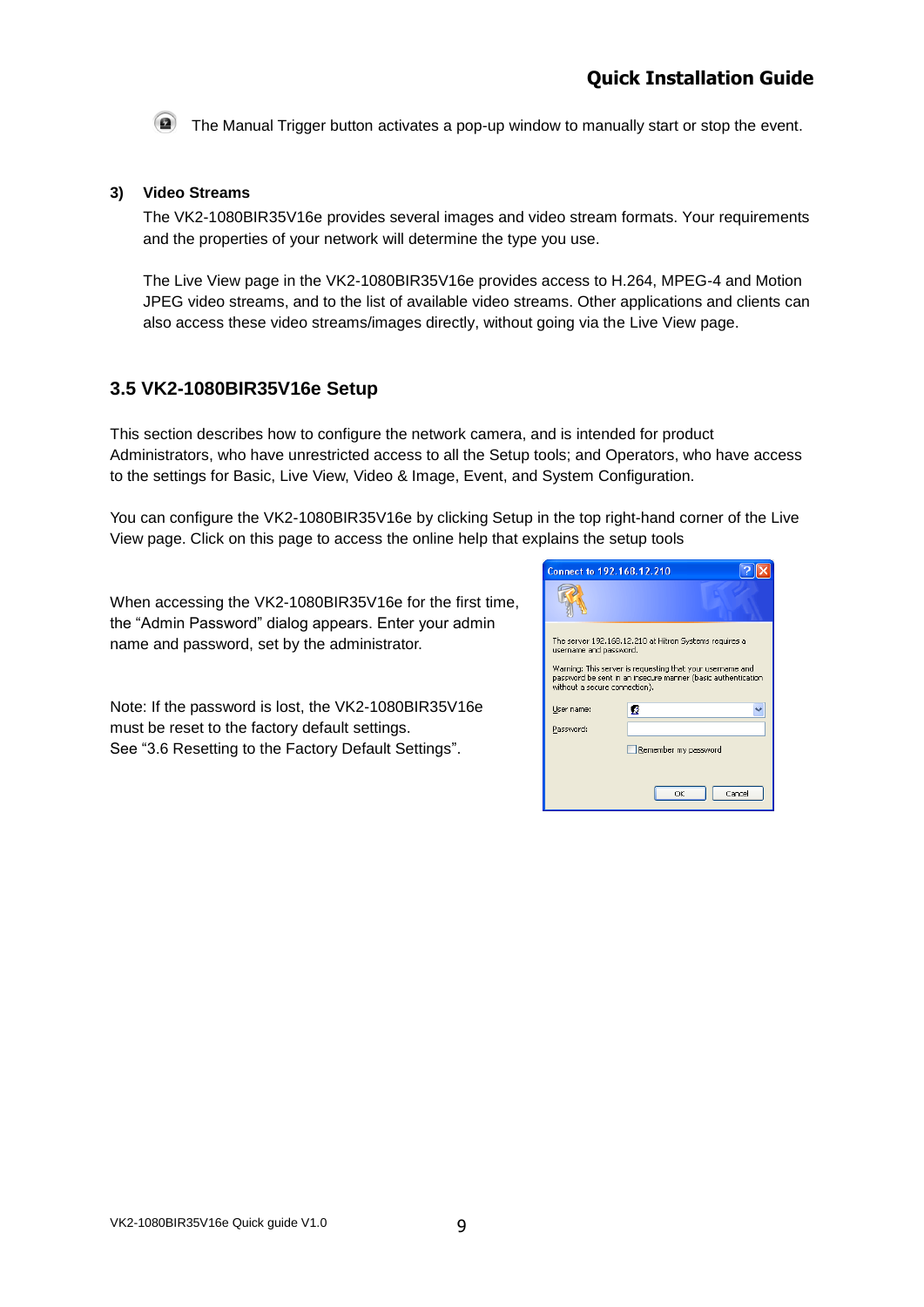## **3.6 Resetting to the factory default settings**

To reset the VK2-1080BIR35V16e to the original factory settings, go to the Setup>System >Maintenance web page (described in "3.5.6 System>Maintenance" of the User's Manual) or use the Reset button on the network camera, as described below:

Follow the instructions below to reset the VK2-1080BIR35V16e to the factory default settings using the Reset button.



- 1. Switch off the VK2-1080BIR35V16e by disconnecting the power adapter.
- 2. Remove the front cap of the camera.
- 3. Press and hold the Reset button while reconnecting the power.
- 3. Keep the Reset button pressed during about 2 seconds or more than.
- 4. Release the Reset button.
- 5. The VK2-1080BIR35V16e resets to factory defaults and restarts after completing the factory reset.

The unit now has the default IP address 192.168.30.220.

6. Close the front cap of the camera.

**Caution:** When performing a Factory Reset, you will lose any settings you have saved.

## **3.7 More Information**

For more information, please see the VK2-1080BIR35V16e User's Manual, which is available on the CD included in this package.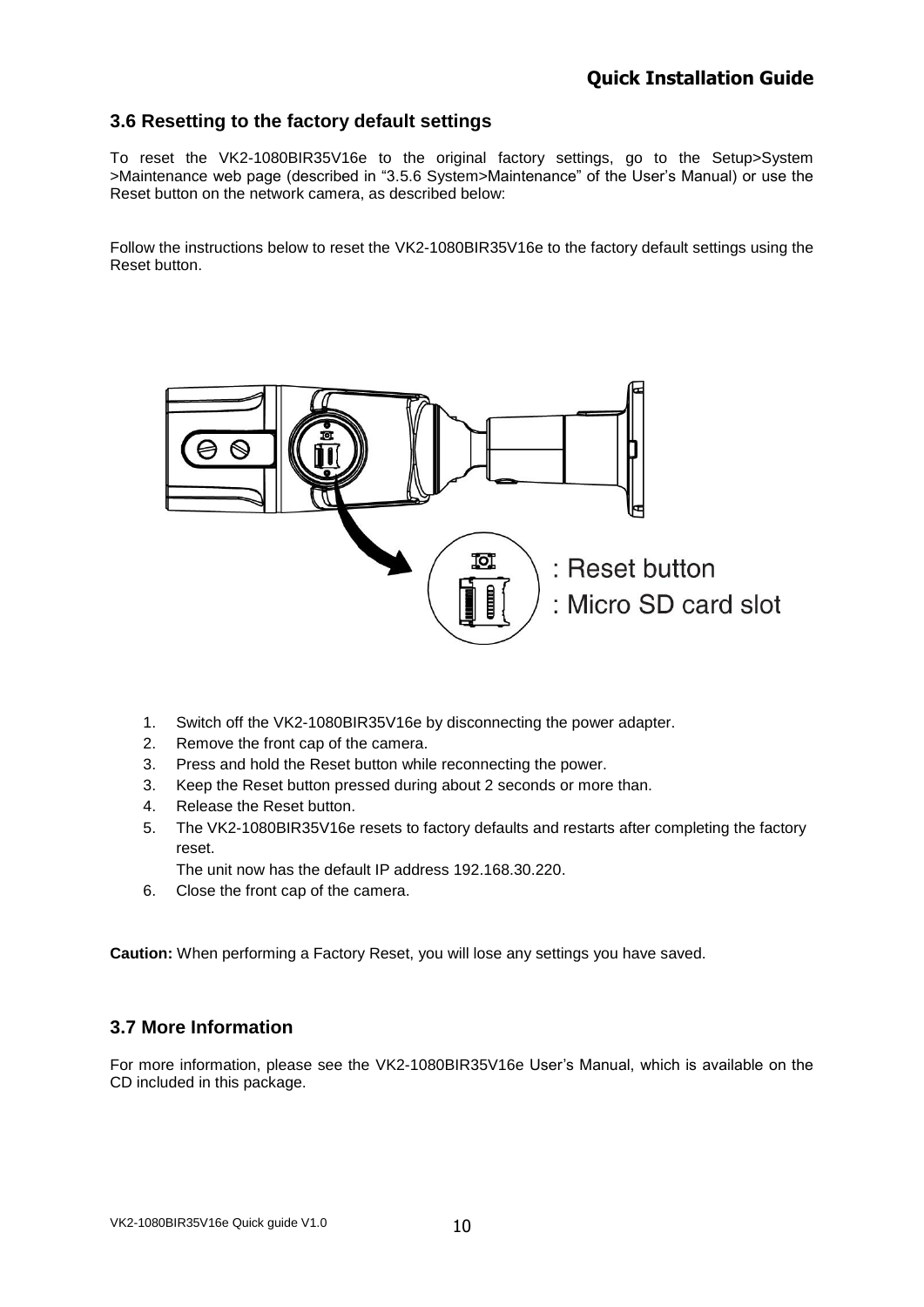## **Quick Installation Guide**